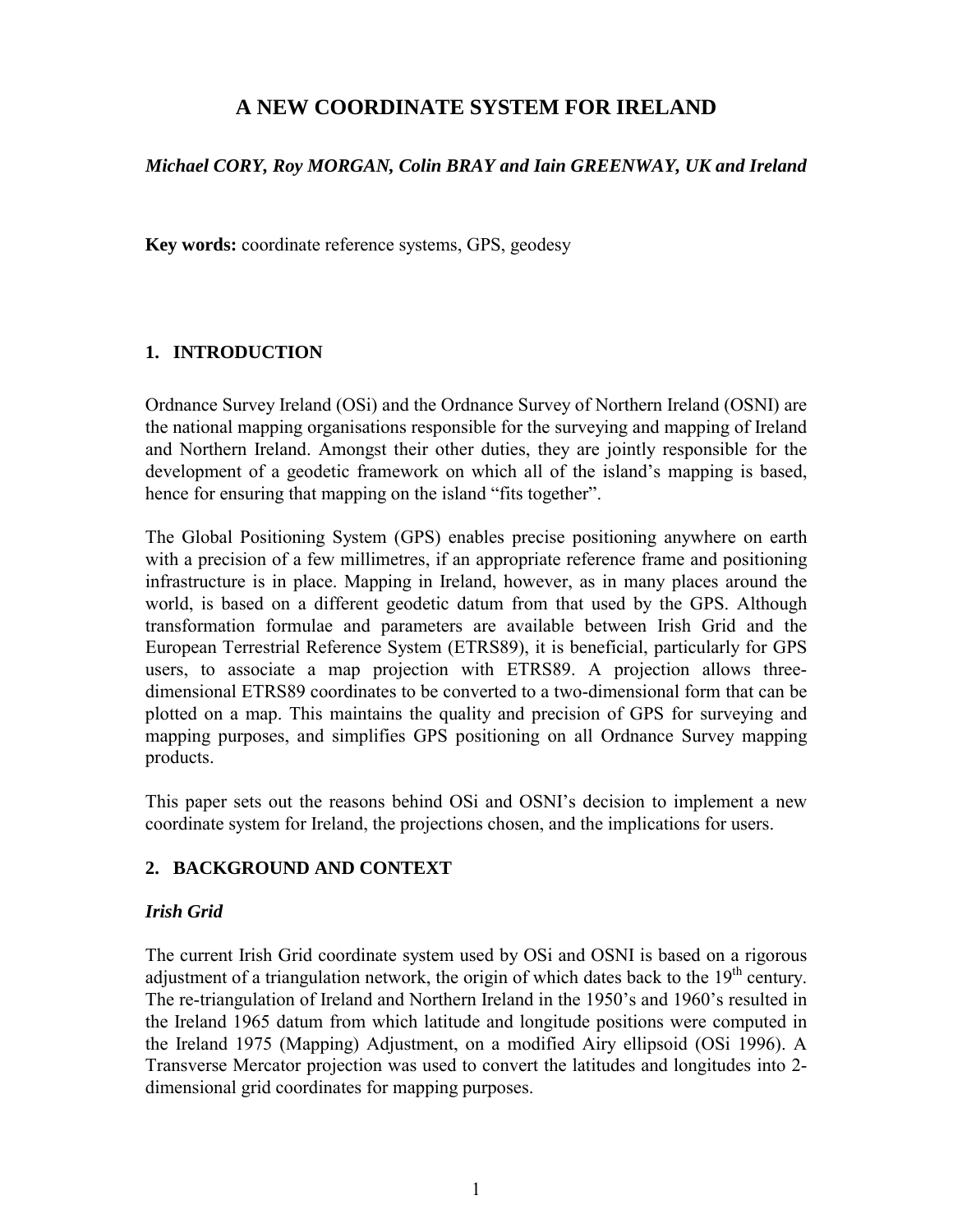The original parameters for the Irish Grid specified a scale factor of unity on the central meridian and applied to the Airy ellipsoid. Discovery of scale errors in the network resulted in the adoption of a scale factor of 1.000035 on the central meridian and introduction of the modified Airy ellipsoid to compensate. It is generally accepted that this scale factor is unusual (being greater than unity on the central meridian) and is partially due to shortcomings in measurement technology (including EDM equipment) at the time. Additional details and description of the datum and adjustment are contained in (OSi 1996).

### *ETRS89 and IRENET95*

The advent of satellite positioning systems in the 1960's, and specifically GPS in the 1980's, allowed the development of techniques for determination of precise global positions. These techniques are capable of improving positioning by a factor of 10 compared to traditional methods, and can expose the limitations of existing control networks. This has proved to be the case in Ireland.

In 1994, OSi and OSNI jointly agreed to establish a new geodetic control network in Ireland based on ETRS89. The scheme was largely observed during 1995 and 1996, and the resulting network is known as IRENET95. This network complies with international standards and provides high precision, distortion free control for GPS surveys.

In order to establish compatibility between ETRS89 and the Irish Grid, OSi and OSNI commissioned the Institute of Engineering Survey and Space Geodesy (IESSG) at the University of Nottingham to determine the most appropriate mathematical transformation. As a result of this, and further research, transformation parameters between Irish Grid and ETRS89 have been determined (OSi/ OSNI 1999).

### **3. THE NEED FOR A NEW PROJECTION**

Mathematical transformations cannot provide exact results; consequently they only partially realise compatibility between the Irish Grid and ETRS89. Applying a transformation to precisely surveyed positions results in distortion of the accurate GPS measurements to make them fit a less precise control network. It is more appropriate to maintain the accuracy of the survey by using mapping that is compatible with GPS, thus allowing surveys and mapping to be combined without the introduction of distortion. Therefore, to benefit fully from the accuracy achieved by IRENET95, both surveys and mapping should be based on this control network and datum.

In addition, surveyors, engineers, navigators and a wide range of professional users, as well as the general public, increasingly use GPS and wish to be able to relate GPS positions to Ordnance Survey mapping unambiguously and quickly, without having to consider datum transformations, map projections, or the distortions inherent in the older mapping. It is therefore desirable that OSi and OSNI provide mapping that is compatible with GPS.

ETRS89 positions derived using IRENET95 control are three-dimensional, in the form of Cartesian or geographical coordinates. However, because ETRS89 relates to a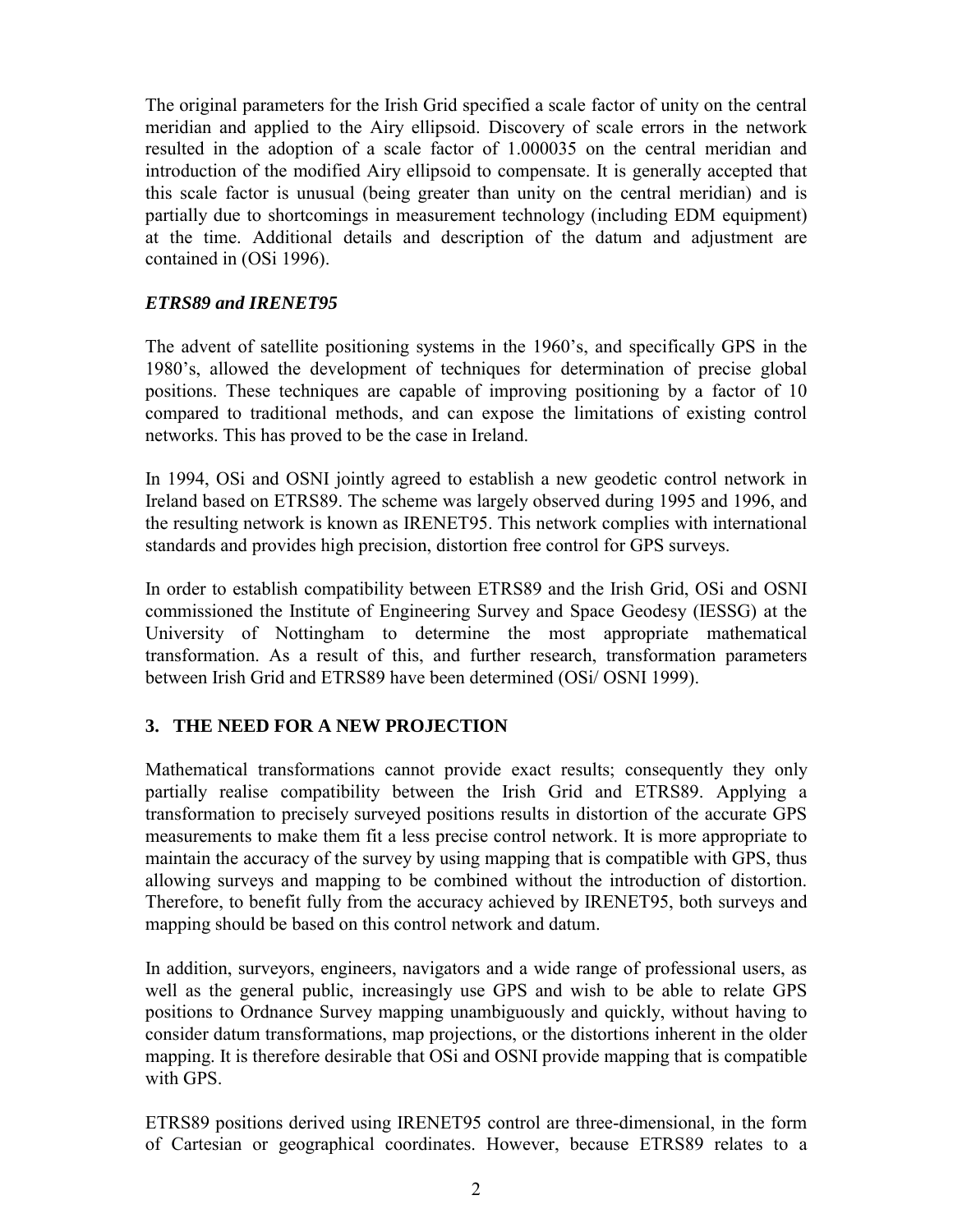different geodetic datum than Irish Grid, it follows that the ETRS89 latitude and longitude of any point differ from the Irish Grid values. To calculate grid coordinates from latitude and longitude requires that a map projection is associated with the new geodetic framework, thus providing two-dimensional grid coordinates that can be shown on a map. However, the grid coordinate obtained is dependent on the ellipsoid and projection parameters used.

ETRS89 relates to the GRS80 ellipsoid (Moritz 1980), not the modified Airy ellipsoid used by the Irish Grid. By projecting onto different ellipsoids, different grid coordinates are obtained. However, the difference between the two sets of projected coordinates is only in the order of 55m. This is not large enough to identify which ellipsoid was used, and as a consequence introduces confusion. It is therefore desirable to alter the projection parameters sufficiently to differentiate between the coordinate systems used.

The time is therefore ripe for the introduction of new map projections for Ireland to ensure full compatibility with GPS. This also provides an opportunity to address historic datum anomalies. The new projections need to be associated with the accepted global reference ellipsoid, GRS80, and associated coordinate system, ETRS89.

# **4. NEW PROJECTION OPTIONS**

The projections adopted by OSi and OSNI must fulfil several criteria. They are intended to be GPS compatible, and therefore must be associated with ETRS89 and the GRS80 ellipsoid. They must also be orthomorphic or conformal (that is, preserving local shape), and they must minimise mapping distortion throughout Ireland and Northern Ireland. The projections should also be based on formulae that are readily available. Additionally, they must allow compatibility with current mapping to be maintained.

The Transverse Mercator projection has been identified as the most suitable type of map projection by OSi and OSNI, for the following reasons:

- It is suitable for mapping areas where the north-south dimension is greater than the east-west dimension.
- It is conformal (or orthomorphic), and therefore the relative local angles about a point on the map are shown correctly. Also, the local scale around any one point is constant, and the shape of small features is maintained.

Mapping distortions caused by the projection are dependent on, and can be minimised by, the choice of suitable parameters. Therefore, the following three forms of Transverse Mercator projection have been considered:

- the current projection, Irish Grid (IG);
- Universal Transverse Mercator (UTM); and
- a newly derived projection, Irish Transverse Mercator (ITM).

The projection parameters for the IG, UTM and ITM are listed in Table 1.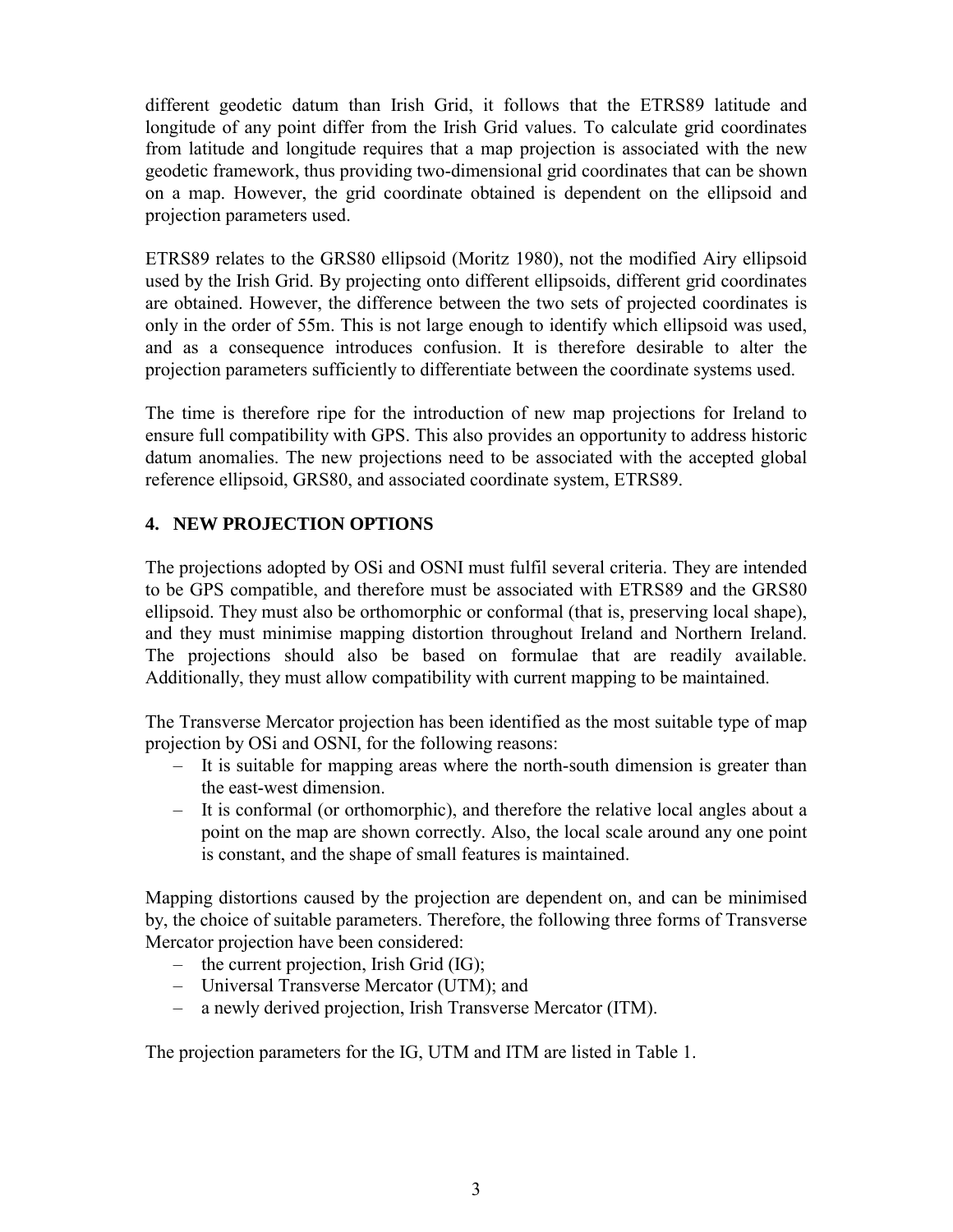|                                            | Current              | Proposed                                        |  |
|--------------------------------------------|----------------------|-------------------------------------------------|--|
|                                            | IG                   | <b>ITM</b><br><b>UTM</b>                        |  |
| <b>Reference Ellipsoid</b>                 | Airy (modified)      | <b>GRS 80</b><br>GRS80                          |  |
| <b>Central Meridian</b>                    | 8° West              | 8° West<br>$9°$ West                            |  |
| <b>Scale on CM</b>                         | 1.000 035            | 0.999 820<br>0.999 600                          |  |
| <b>True Origin</b><br>Latitude $(\varphi)$ | 53° 30' North        | $0^{\circ} 00'$ North<br>$53^{\circ}$ 30' North |  |
| Longitude $(\lambda)$                      | $8^{\circ}$ 00' West | $9^{\circ}$ 00' West<br>$8^{\circ}$ 00' West    |  |
|                                            | 200 000 W            | 600 000 W<br>500 000 W                          |  |
| <b>False Origin</b> (metres)               | 250 000 S            | 750 000 S<br>0 S                                |  |

### **Table 1:** Map Projection Parameters

### *Irish Grid (IG)*

Originated as a classically derived Transverse Mercator projection, the IG was defined to meet the above criteria. The 1975 mapping adjustment resulted in alteration of the scale factor on the central meridian to 1,000035.

The parameters associated with IG are unsuitable for a proposed GPS mapping projection associated with the ETRS89 and the GRS80 ellipsoid. Applying these parameters, the difference between the projected ETRS89 and Irish Grid coordinate of a point is in the order of 55 metres. It is anticipated that this will introduce confusion regarding the coordinate system and projection used to derive any given point. Moreover, because of the adjusted scale factor on the central meridian, the effects of mapping distortions are not minimised.

### *UTM*

UTM is an internationally recognised and widely available standard projection in mapping and GIS software. It divides the earth into sixty zones, between latitudes 84º North and 80º South. Each zone is 6º wide, with a scale factor of 0.9996 applied on the central meridian (Snyder 1987). Ireland is situated in UTM Zone 29, which has a central meridian 9º West of Greenwich, resulting in a small part of Counties Antrim and Down in the east of Northern Ireland extending outside the nominal zone width boundary of 6º West of Greenwich. However, the zone width may be altered to meet local circumstances and since the UTM grid has a standard zone overlap of 40 km on either side of a zone boundary, all of Ireland can be contained within Zone 29.

Since the central meridian lies along the West Coast of Ireland, mapping distortions are not distributed evenly. In addition, applying UTM to Ireland results in coordinates that have a 7-digit northing and 6-digit easting, compared to the current IG reference system, which has 6 digits in each.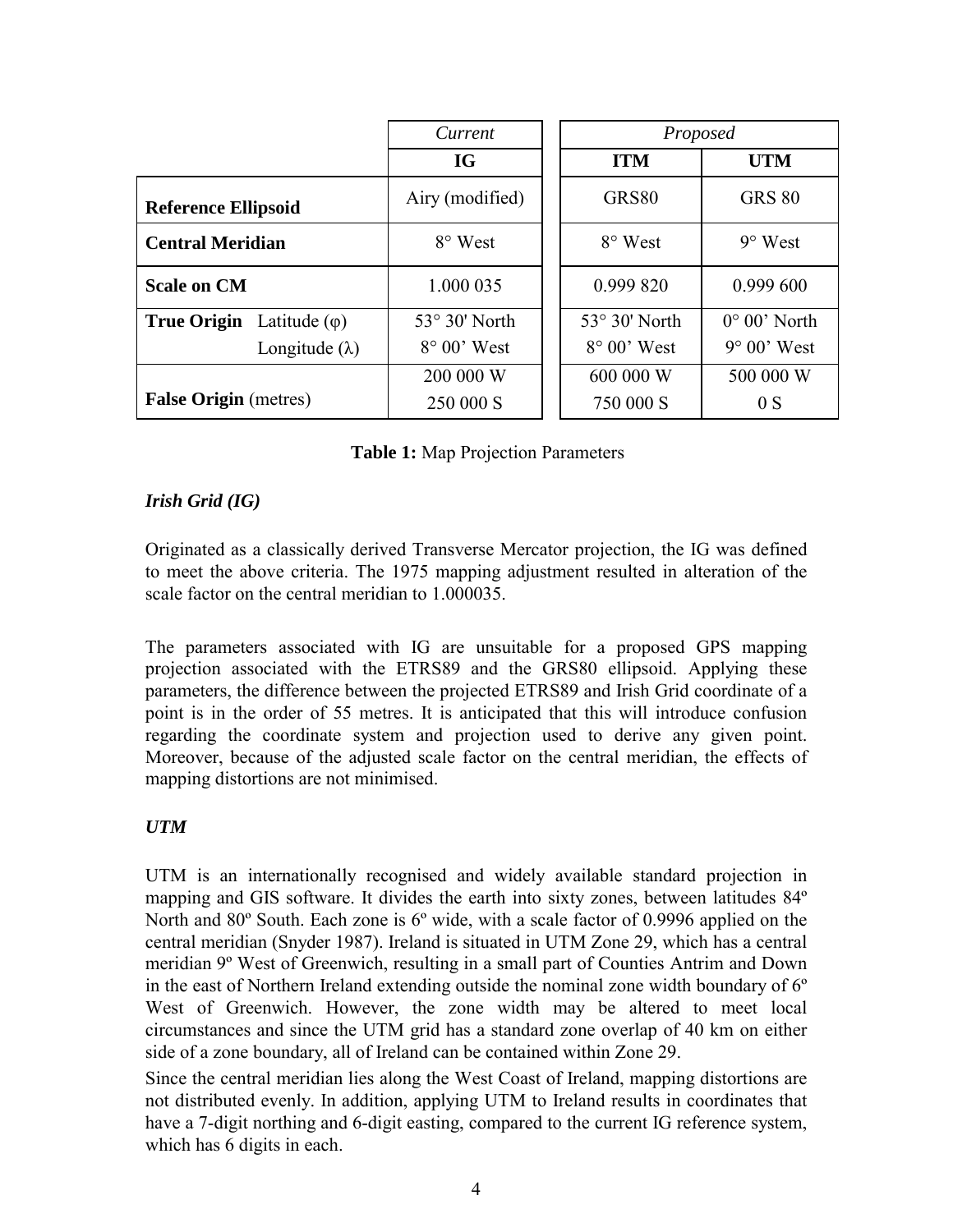ITM is a newly derived projection that may be associated with ETRS89 and the GRS80 ellipsoid. The true origin and central meridian defined in the Irish Grid are maintained, thus distributing the distortions due to the projection evenly. Consideration was given to the introduction of a scale factor of unity on the central meridian. However, using a scale of 0.99982 (see Appendix A) results in two standard parallels, and the magnitude and effects of scale change are minimised.

The position of the false origin is moved to a point 600,000m west and 750,000m south of the true origin. This results in grid coordinates that are significantly different from IG, but does not introduce additional distortion or complexity. The magnitude of the shift ensures that IG coordinates plotted on the ITM projection do not fall on Ireland or Northern Ireland, and vice versa (see Figure 1).



#### **Figure 1:** ITM and IG coordinates for Ireland

(This diagram is illustrative only – the relationship between IG and ITM is not constant and varies over Ireland.)

### *ITM*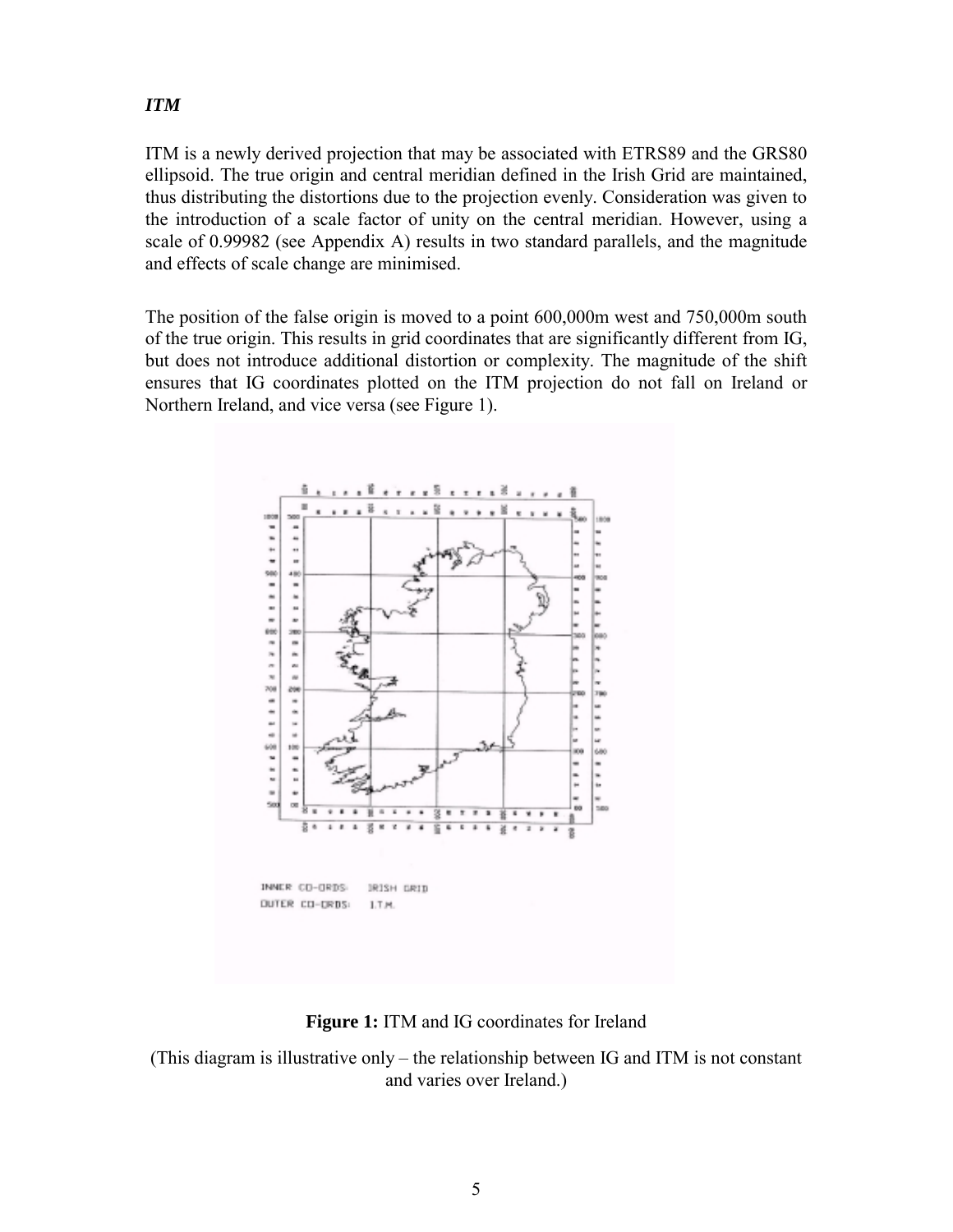### **5. COMPARISON OF THE PROPOSED PROJECTIONS**

The effects of the three projections have been compared in relation to scale correction, area and convergence; figures are included in Appendix B.

#### *Scale Correction*

For Transverse Mercator projections, scale correction is a function of grid distance from the central meridian. It is therefore constant for any given easting, and is independent of the northing. The range of scale correction resulting from both IG and ITM is 355 ppm, whilst UTM has a range of 659 ppm. However, IG does not have a standard parallel (where scale is unity). Although UTM has one standard parallel, the location of the central meridian results in larger scale corrections on the West Coast. Since ITM is secant and centred on Ireland, it provides two standard parallels (see Figure 2).



**Figure 2:** Variation of scale factor at 53° 30' N

#### *Area*

Currently all areas are computed by OSi and OSNI directly from the mapping (IG on the Airy modified ellipsoid), without applying scale corrections. Since all survey observations are reduced to the reference ellipsoid before being projected onto the mapping, changing the ellipsoid will introduce changes in the areas shown on maps.

To quantify the magnitude of the change, an area of one hectare (100m x 100m) on the current mapping was re-projected onto UTM and ITM. Applied to UTM, the largest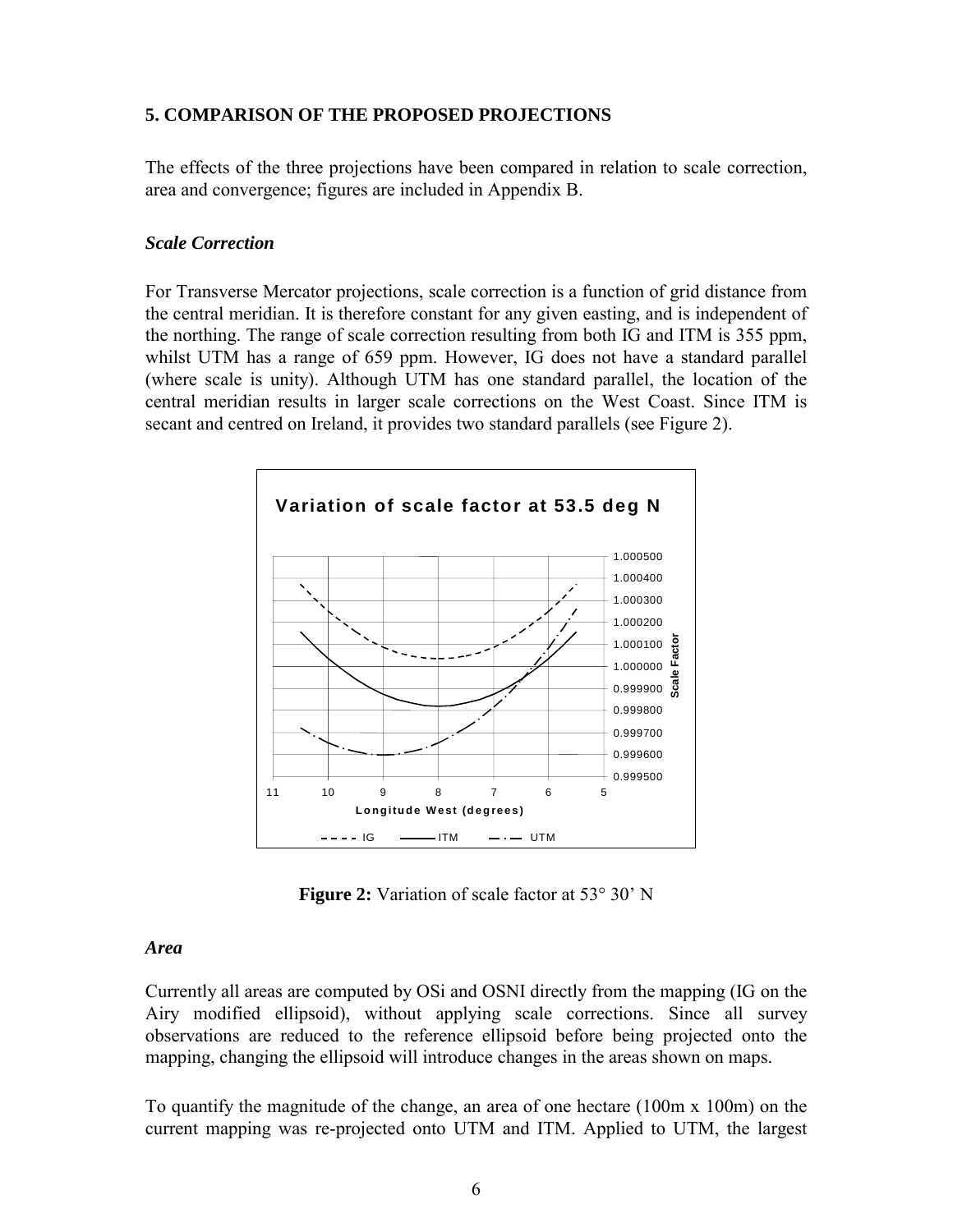change in area occurs on the central meridian at 9° West of Greenwich, and results in a decrease in area of  $10.3m^2$  (0.1%). Similarly, the worst-case for the proposed ITM mapping system occurs on the ITM central meridian at 8° West of Greenwich, and results in a decrease in area of  $1.7m^2$ . Using the current IG projection parameters applied to the GRS80 ellipsoid results in an area increase of  $2.4 \text{m}^2$ .

When using a 1:1,000 scale map it is only possible to plot to an accuracy of 20cm, which results in a possible error in the area measurement of  $\pm 40$  m<sup>2</sup>. This is significantly greater then the area change resulting from a change in projection and therefore the effect on area measurements can be considered negligible.

#### *Convergence*

IG and ITM both use the same true origin and central meridian, and therefore using ITM projection parameters does not affect convergence. Furthermore, the change in the size of the ellipsoid from the modified Airy to GRS80 is not large enough to affect the calculated convergence.

Adopting UTM implies a central meridian at 9° West, which results in an increase in convergence of between 47' and 50'. At the extremes of the projection this increases convergence from 2° 03' 39" to 2° 53' 08".

# **6. IMPLICATIONS AND PROPOSALS**

As described in previous sections, any new projections should minimise distortions within the new mapping system and realise ETRS89 coordinates that are substantially different from the existing corresponding Irish Grid coordinates (thus avoiding confusion). These criteria immediately rule out the possibility of maintaining the current projection parameters. However, both ITM and UTM will provide coordinates that are significantly different to IG.

With regard to scale correction, UTM produces the largest scale correction, of -400ppm or 40cm per km on the central meridian. This becomes significant when plotting measurements of greater than 500m. UTM also provides the largest range of correction (659 ppm). The location of the standard parallel requires that corrections of greater than 200ppm are applied to all observations west of a longitude of 7º west.

ITM, however, minimises and evenly distributes scale corrections, with a maximum scale correction of 180ppm on both the central meridian and the extremes of the projection. Positioning the central meridian in the centre of Ireland at 8º west also results in even distribution of convergence and t-T corrections.

The location of the UTM central meridian produces increases of 50' in the convergence calculated along the East Coast. The adoption of either UTM or ITM map projections has no significant effect on area measurements.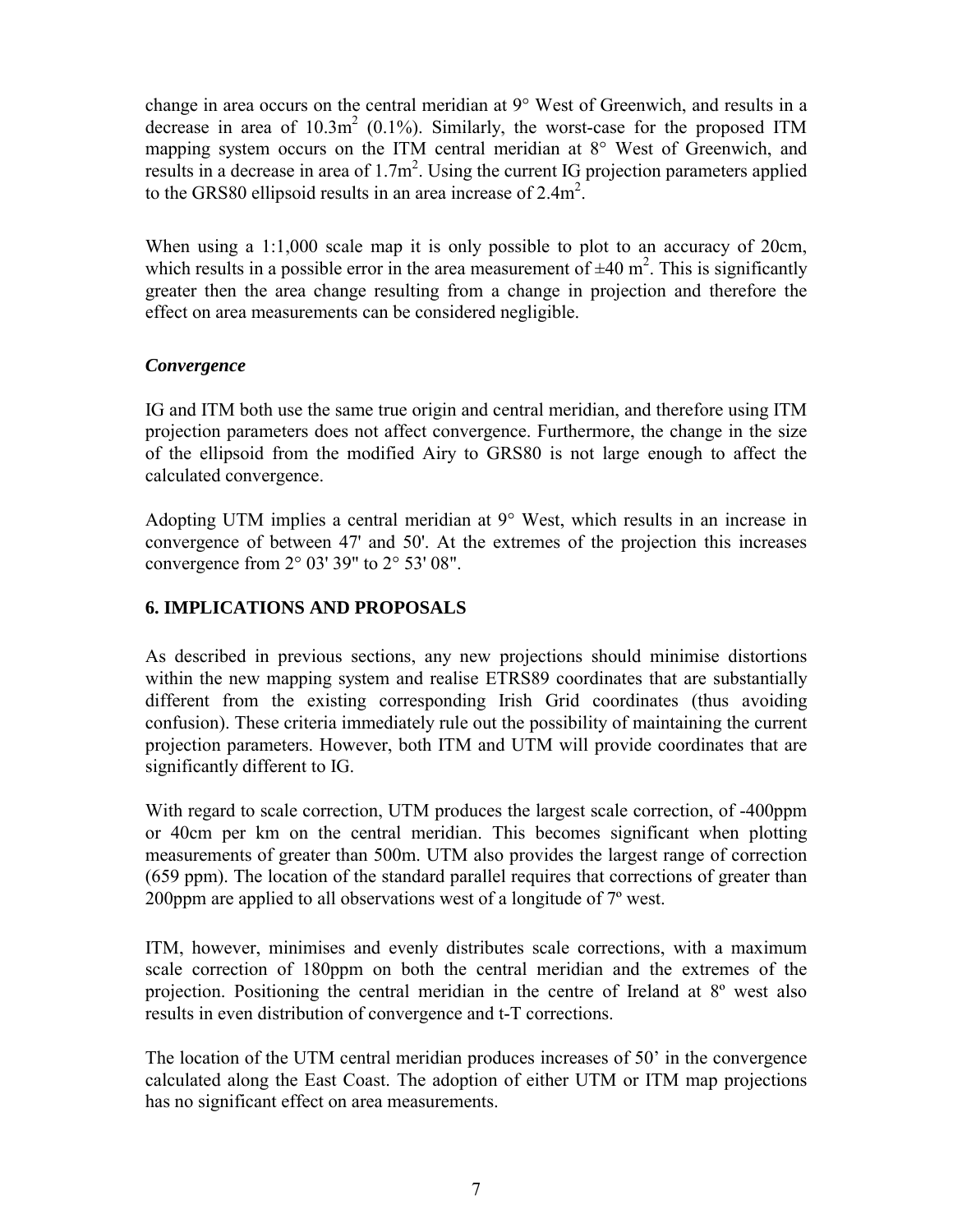This paper has described the complexities introduced when attempting to make GPS measurements fit onto existing mapping. The growing numbers of GPS users, most of whom have no interest in issues such as transformations and adjustments, will therefore be best served by a mapping system which is fully compatible with GPS.

There are, however, very many existing users of OSi and OSNI mapping. Many of these have associated their own data with the mapping data and therefore have significant databases using IG coordinates. There is substantial effort involved in converting these large databases into a different coordinate reference system. Adoption of new projections may also have subsequent effects on users' map cataloguing systems. Any proposed change cannot ignore the needs of these users.

Whilst recognising that the majority of map data users in Ireland will not be concerned about the international compatibility of their work, there are important applications which will benefit significantly from such compatibility. Although UTM, for the reasons described, is not the ideal map projection when considering Ireland in isolation, it is an internationally recognised standard, and is likely to be adopted by the European Commission for its mapping needs.

Consequently, OSi and OSNI intend to adopt the following policy:

- 1. Adopt and offer a range of products and services using the ITM map projection with the above parameters to be associated with the ETRS89 coordinate reference system and the GRS80 reference ellipsoid;
- 2. Offer to their customers working in the international and European context the option to use data projected on UTM. This will provide a standardised international way in which grid coordinates can be expressed to ease integration and data exchange across Europe and beyond; and
- 3. Continue to offer to their traditional map users the assured use and backward compatibility of IG products and services.

### **7. FURTHER WORK**

Consultations with the main user groups on the proposals above are currently underway, having begun with an introductory leaflet in December 2000 and continued with a technical consultation paper in February 2001. Seminars will be held around Ireland in April 2001 and decisions on a number of issues will be announced in May 2001. Wide consultation and education is seen as vital in this very significant change. Particular areas for consultation include the timescale within which users can accommodate changes, the coordinate reference system to be used for small-scale maps, and how product design can be used to assist in the easy identification of the projection being used for any particular map.

OSi has converted its data collection and storage processes to use ITM as its internal coordinate system, thus preserving the accuracy of GPS work; OSNI has not, at this stage, made this change and is currently considering options. In addition, to support the wider use of GPS in Ireland, OSi and OSNI are also currently in the process of installing active GPS networks which are planned to be in operation by the end of 2001.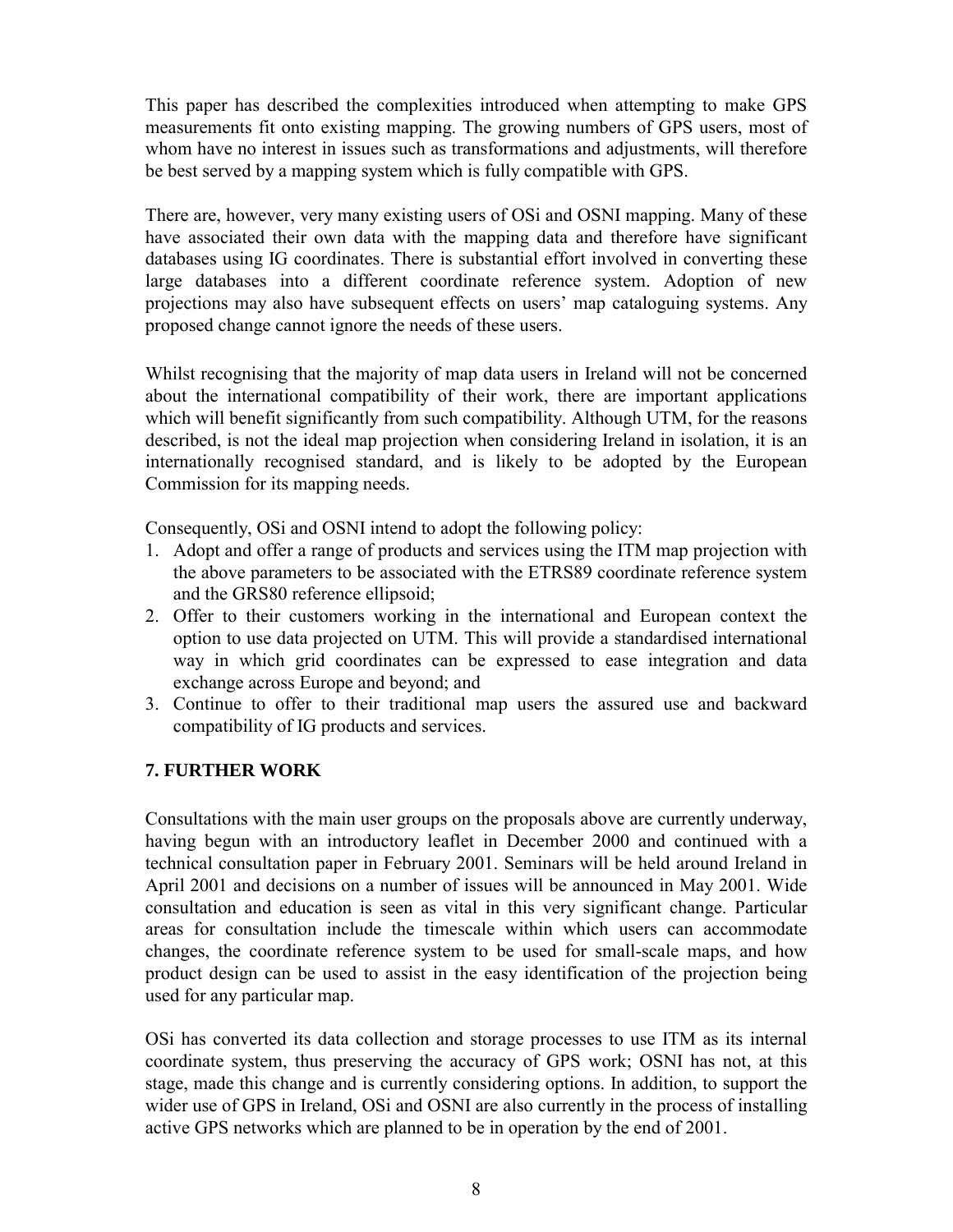Use of ETRS89 requires that the GRS80 ellipsoid is used. Since the geoid in Ireland is not coincident with this ellipsoid, appropriate reductions must be applied when carrying out precise surveys. To further improve compatibility of OSi and OSNI products with GPS, therefore, a precise geoid model for Ireland (as part of a wider contract to create a precise model for the British Isles) will also be put in place during 2001.

### **8. CONCLUSIONS**

During 2001, OSi and OSNI will introduce new mapping projections for Ireland. By using the national control network, along with OSi and OSNI mapping projected in ITM or UTM, GPS surveys can be combined with national mapping while still maintaining survey accuracy and avoiding the current requirement to compute or apply transformations. It is further anticipated that the proposed new map projection, ITM, will simplify and encourage the use of GPS with OSi and OSNI products. Compatibility between the new projection and the existing Irish Grid will be maintained using derived transformations.

The new projection options have therefore been designed to cater for existing map users, GPS users, and those users who require direct conformity with international systems. In this way, OSi and OSNI are fulfilling their obligations, as national mapping agencies, to meet the needs of all map and map data users, present and future.

#### **REFERENCES**

Mortiz, H., 1980, Geodetic Reference System 1980 (GRS80), Bulletin Geodesique volume 54

OSi, 1996, The Irish Grid, OSi, Dublin

OSi/ OSNI, 1999, Making maps compatible with GPS, OSi, Dublin/ OSNI, Belfast

Snyder, J.P., 1987, Map Projections – a working manual, USGS paper 1395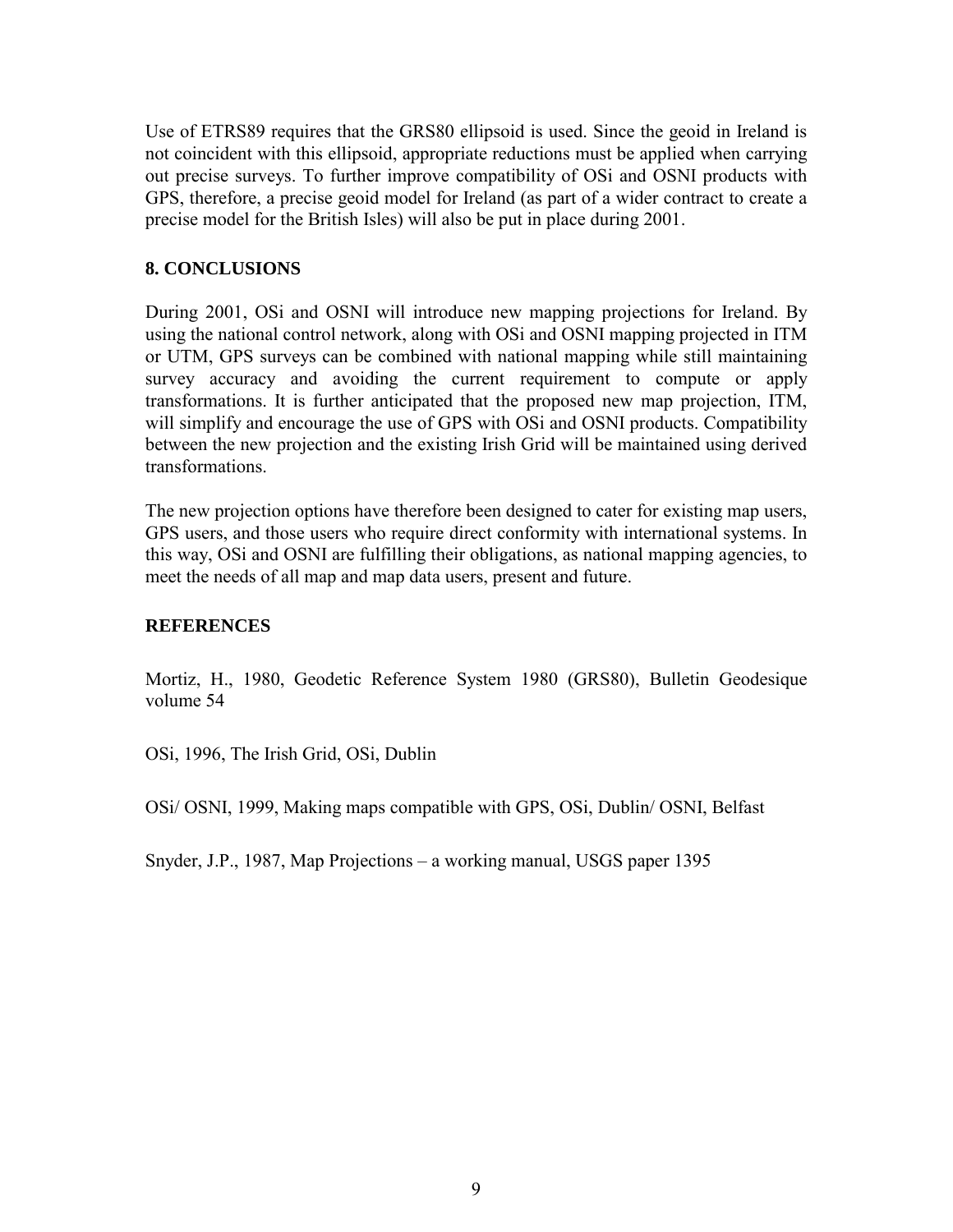### **APPENDIX A: SCALE FACTOR ON THE CENTRAL MERIDIAN FOR ITM**

The longitudinal extent of Ireland is from approximately  $5^{\circ}$   $25'$  to  $10^{\circ}$  30' west of Greenwich. Minimum distortion will be achieved if the central meridian bisects these, i.e. at 7° 57' 30" west of Greenwich. Obviously, it is desirable to simplify the parameters involved in the projection; therefore, this was rounded to 8° west of Greenwich.

To select the scale factor on the central meridian three options are available:

- 1. Maintain current scale factor of 1.000035;
- 2. Use a scale factor of unity; or
- 3. Use a scale factor of less than unity, i.e. secant projection.

The third option produces two standard parallels and allows the magnitude of the scale corrections to be minimised throughout Ireland. Scale factor at a point is calculated from the formula:

F=F<sub>o</sub>[1+P<sup>2</sup>(((cos<sup>2</sup> $\phi$ )/2)(1+η<sup>2</sup>))+P<sup>4</sup>(cos<sup>4</sup> $\phi$ )/24)(5-4tan<sup>2</sup> $\phi$ +14η<sup>2</sup>-28 tan<sup>2</sup> $\phi$  η<sup>2</sup>)]

Where:

- F is the scale factor at the point
- $F<sub>o</sub>$  is the scale factor on the central meridian
- P is the difference in longitude between the point and the true origin.
- ϕ is the latitude of the point
- η is the longitudinal component of the deviation of the vertical, and is derived from the formula:  $\eta^2 = (\upsilon/\rho) - 1$

Where:

- υ is the radius of curvature of the ellipsoid perpendicular to the meridian, and is obtained from the formula:  $v=a/(1-e^2\sin^2\varphi)^{1/2}$
- ρ is the radius of curvature of the ellipsoid along the meridian, and is obtained from the formula:  $p = v(1-e^2)/(1-e^2\sin^2\varphi)$
- $e^2$ is the eccentricity
- a is the semi-major axis of the ellipsoid.

Assuming a central meridian at 8° W, and a scale factor of unity on the central meridian, the maximum scale factor applying to Ireland was calculated as 1.000370 at approximately 10° 30' W, 51° 30' N, giving the range of required correction as 370 ppm.

Since the curve obtained from the above formula is symmetrical, the minimum magnitude of the required correction is obviously achieved by assuming a scale factor on the central meridian of 1-370ppm/2, i.e. 0.999815. This was rounded to 0.99982 to simplify the parameters involved in the projection. This has the added benefit of moving the position of the standard parallels towards the central meridian and, due to the geography of Ireland, increases the land area where scale is unity.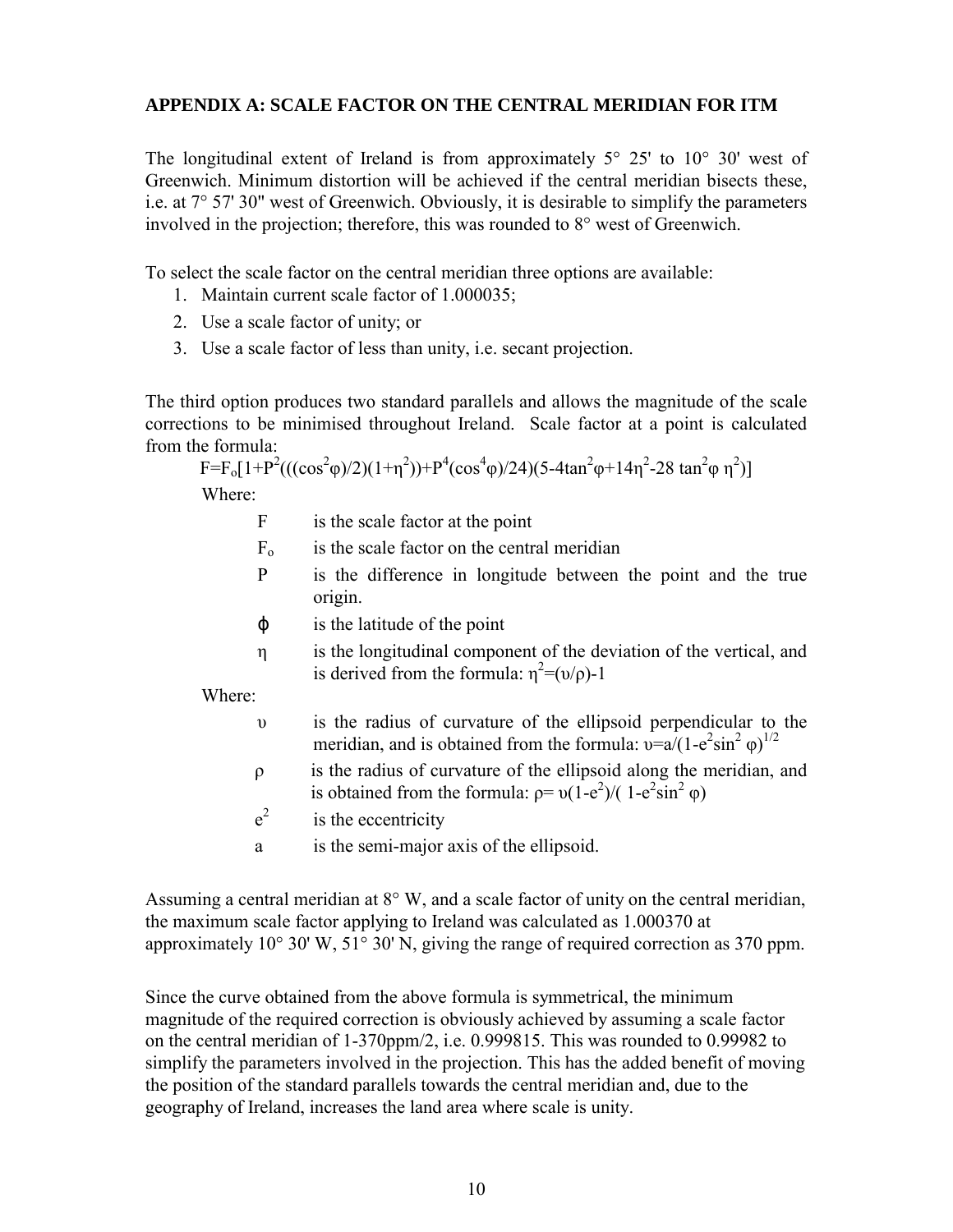# **APPENDIX B: COMPARISON OF PROJECTION TYPES**

# **1. Scale Correction**

|                                                                         | Proposed<br><b>Current</b> |                                                      |                                     |  |
|-------------------------------------------------------------------------|----------------------------|------------------------------------------------------|-------------------------------------|--|
|                                                                         | IG                         | <b>ITM</b>                                           | <b>UTM</b>                          |  |
| <b>Reference Ellipsoid</b>                                              | <b>Airy Modified</b>       | <b>GRS80</b>                                         |                                     |  |
| Scale correction on west coast:                                         | 1.000 390                  | 1.000 175                                            | 0.999 723                           |  |
| 1.<br>Over 100 m<br>2.<br>Over 1 km                                     | $+3.9$ cm<br>$+39.0$ cm    | $+1.8$ cm<br>$+17.5$ cm                              | $-2.8$ cm<br>$-27.7$ cm             |  |
| Plottable accuracy @ 1:1,000<br>Max. Distance<br>3.                     | 20 cm<br>0.5 km            | 20 cm<br>$1.2 \text{ km}$                            | $20 \text{ cm}$<br>$0.7 \text{ km}$ |  |
| <b>Scale correction on Central</b><br>Meridian:                         | 1.000 035                  | 0.999 820                                            | 0.999 600                           |  |
| 4.<br>Over 100 m<br>5. Over 1 km                                        | $+0.4$ cm<br>$+3.5$ cm     | $-1.8$ cm<br>$-18.0$ cm                              | $-4.0 \text{ cm}$<br>$-40.0$ cm     |  |
| Plottable accuracy @ 1:1,000<br>6.<br>Max. Distance                     | 20 cm<br>5.7 km            | 20 cm<br>1.1 km                                      | 20 cm<br>$0.5 \text{ km}$           |  |
| Scale correction on east coast:                                         | 1.000 377                  | 1.000 162                                            | 1.000 259                           |  |
| Over 100 m<br>1 <sup>1</sup><br>2.<br>Over 1 km                         | $+3.8$ cm<br>$+37.7$ cm    | $+1.6$ cm<br>$+16.2$ cm                              | $+2.6$ cm<br>$+25.9$ cm             |  |
| Plottable accuracy @ 1:1,000<br>2.<br>Max. Distance                     | 20 cm<br>$0.5 \text{ km}$  | 20 cm<br>$1.2 \text{ km}$                            | 20 cm<br>0.8 km                     |  |
| Range of scale correction:                                              | 355 ppm                    | 355 ppm                                              | 659 ppm                             |  |
| Number of standard parallels in Ireland<br>(where scale factor = zero): | 0                          | $\overline{2}$<br>721 269 E (ITM)<br>478 739 E (ITM) | $\mathbf{1}$<br>680 550 E (UTM)     |  |

**Table 2:** Comparison of the effects of Scale Factor between the three projections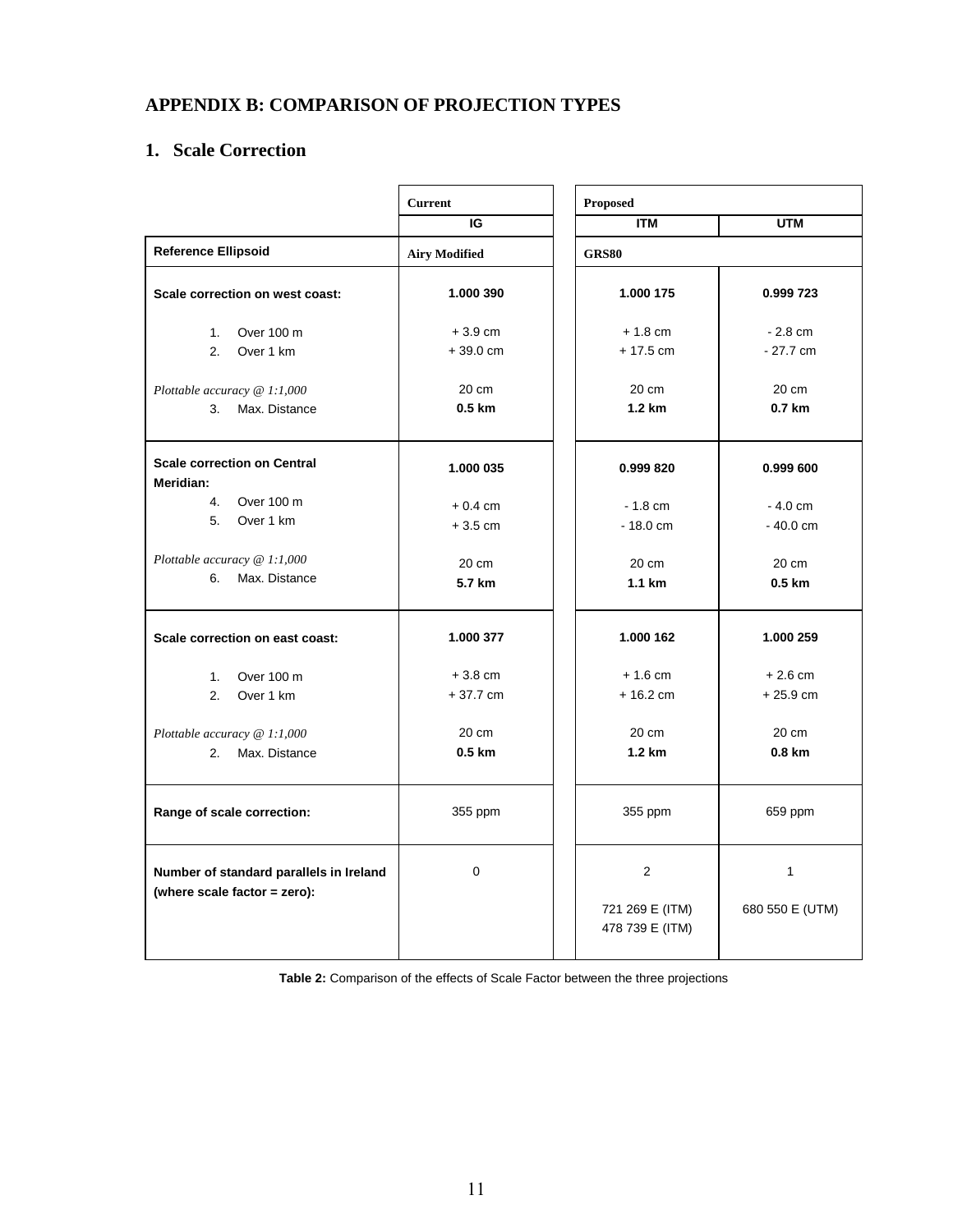# **2. Area Correction**

Table 3 below shows a direct comparison between a current IG area measurement and the worst-case area differences in the ITM and UTM mapping systems:

|                                                                                            | <b>Current</b>                                  | Proposed           |                     |  |
|--------------------------------------------------------------------------------------------|-------------------------------------------------|--------------------|---------------------|--|
|                                                                                            | IG                                              | <b>ITM</b>         | <b>UTM</b>          |  |
| <b>Reference Ellipsoid</b>                                                                 | <b>Airy Modified</b>                            | GRS80              |                     |  |
| Area (1 hectare):                                                                          | 10,000.0 $m2$                                   | 9998.3 $m2$        | 9989.7 $m2$         |  |
| Area difference from IG                                                                    |                                                 | $-1.7 \text{ m}^2$ | $-10.3 \text{ m}^2$ |  |
| Plottable accuracy $@ 1:1,000$<br>Best area measurement<br>1.<br>2.<br>Achievable accuracy | 20 cm<br>9960.0 $m2$<br>$±$ 40.0 m <sup>2</sup> |                    |                     |  |

**Table 3:** Area Comparisons